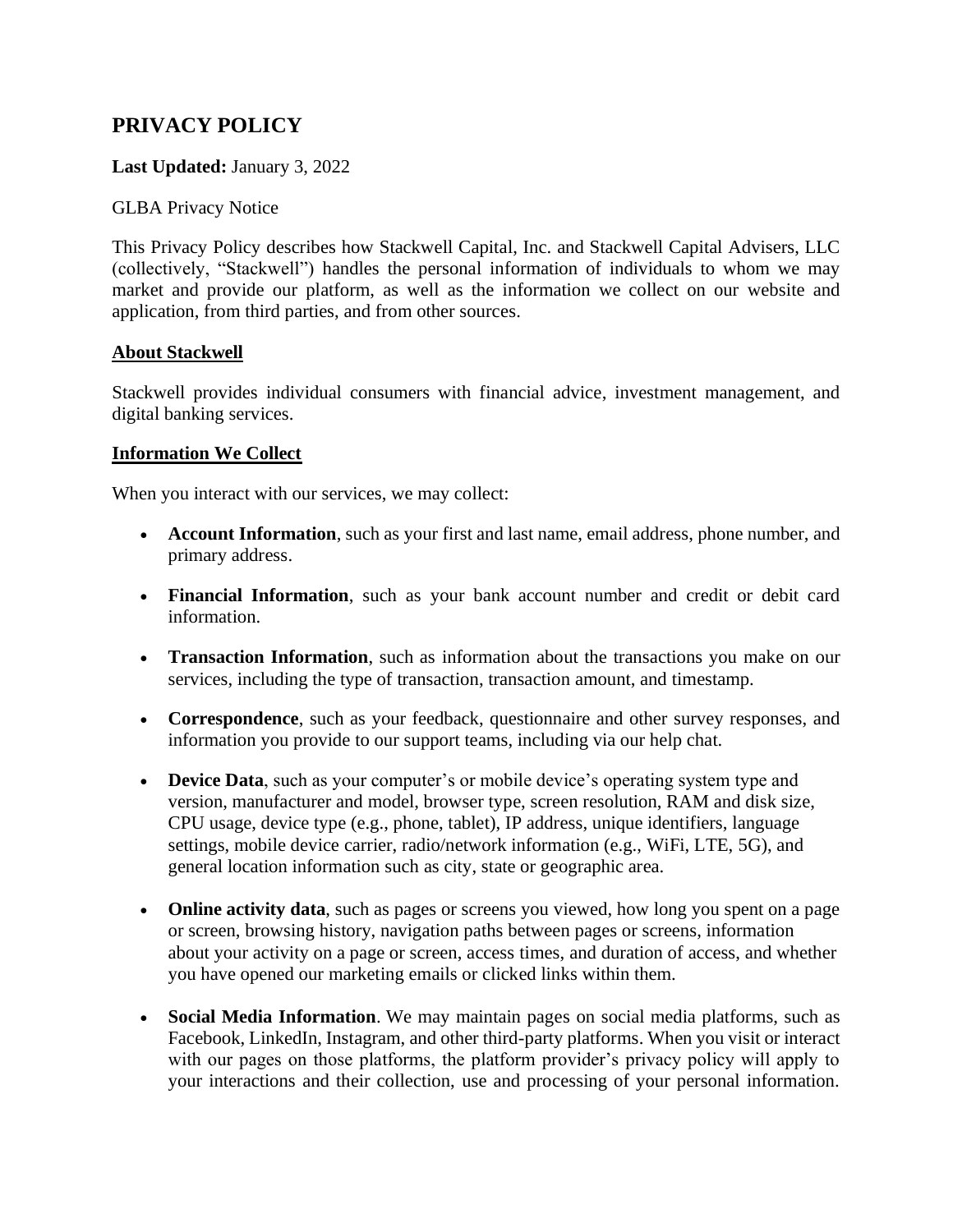You or the platforms may provide us with information through the platform, and we will treat such information in accordance with this Privacy Policy.

- **Information We Get From Others**. We may get information about you from other sources as required or permitted by applicable law, including public databases. We may combine the information collected from these sources with the information we get from this application in order to comply with our legal obligations and limit the use of our services in connection with fraudulent or other illicit activities.
- **Other Data** not specifically listed here, which we will use as described in this Privacy Policy or as otherwise disclosed at the time of collection.

We use the following tools for automatic data collection:

- **Cookies**, which are text files that websites store on a visitor's device to uniquely identify the visitor's browser or to store information or settings in the browser for the purpose of helping you navigate between pages efficiently, remembering your preferences, enabling functionality, helping us understand user activity and patterns, and facilitating online advertising.
- **Local storage technologies**, like HTML5, that provide cookie-equivalent functionality but can store larger amounts of data, including on your device outside of your browser in connection with specific applications.
- **Web beacons**, also known as pixel tags or clear GIFs, which are used to demonstrate that a webpage or email was accessed or opened, or that certain content was viewed or clicked.

# **How We Use Information**

We use your personal information for the following purposes:

#### **Service delivery**, to:

- Establish and maintain your account on the platform;
- Conduct research and analysis relating to the platform, our application, and our business;
- Process payments and complete transactions with you;
- Communicate with you about the platform and our application, including by sending you push notifications with announcements, updates, security alerts, surveys, offers, and support and administrative messages; and
- Provide support for the platform, and respond to your requests, questions and feedback.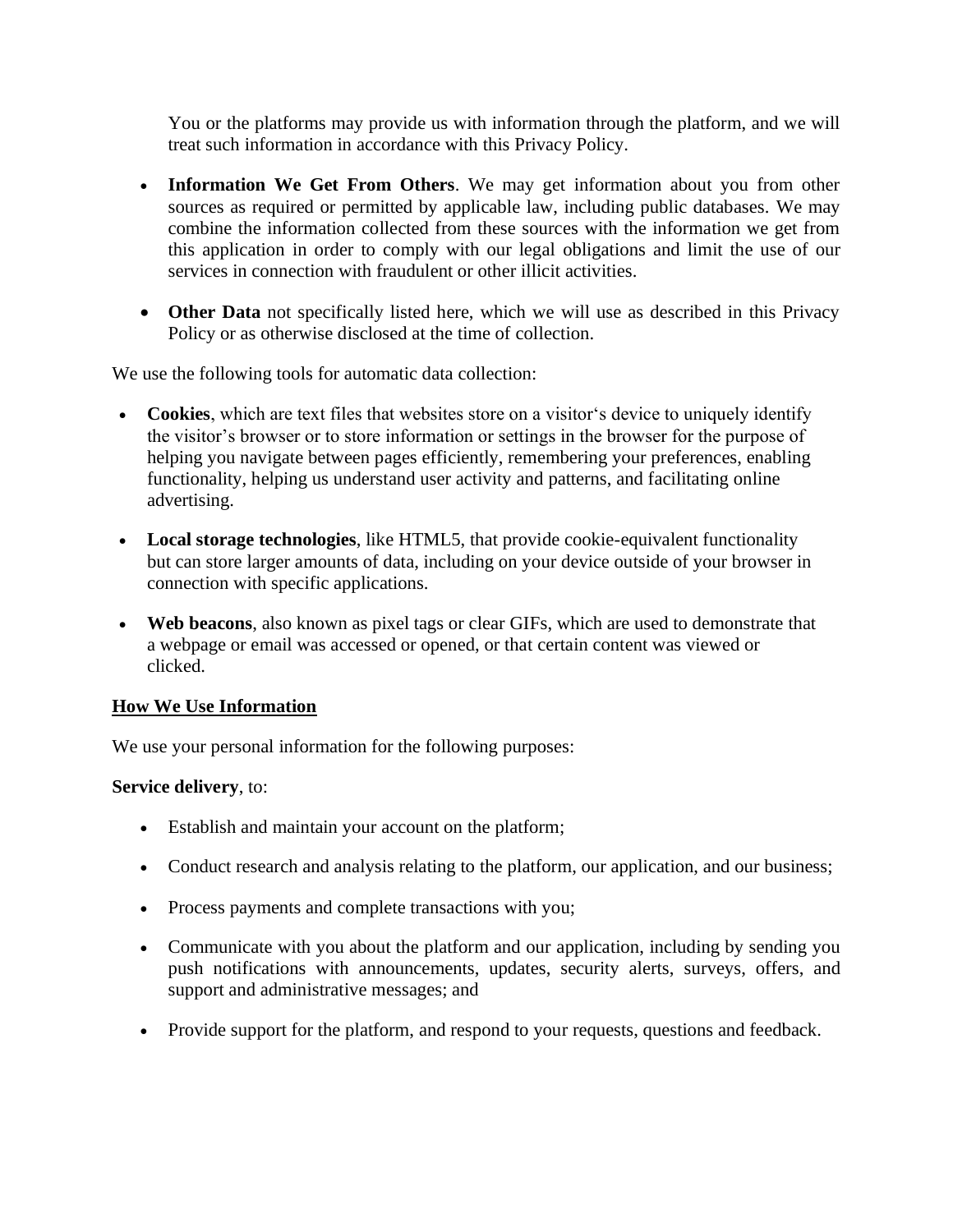**Research and development.** As part of these activities, we may create aggregated, de-identified or other anonymous data from personal information we collect. We may use this anonymous data and share it with third parties for our lawful business purposes.

**Marketing.** We may use the information we collect to market our services to you. This may include sending you communications about our services, features, promotions, surveys, news, updates, and events, and managing your participation in these promotions and events.

<span id="page-2-0"></span>**Compliance and protection.** We may use your personal information to:

- Comply with applicable laws, lawful requests, and legal process, such as to respond to subpoenas or requests from government authorities;
- Protect our, your or others' rights, privacy, safety or property (including by making and defending legal claims);
- Audit our internal processes for compliance with legal and contractual requirements and internal policies;
- Enforce the terms and conditions that govern our platform; and
- Prevent, identify, investigate and deter fraudulent, harmful, unauthorized, unethical or illegal activity, including cyberattacks and identity theft.

#### **How We Share Personal Information**

We may share your information with:

**Service providers.** Companies and individuals that provide services on our behalf or help us operate our platform or our business (such as hosting, information technology, customer support, email delivery, and platform analytics services).

**Professional advisors.** Professional advisors, such as lawyers, auditors, bankers and insurers, where necessary in the course of the professional services that they render to us.

**Authorities and others.** Law enforcement, government authorities, and private parties, as we believe in good faith to be necessary or appropriate for the compliance and protection [purposes](#page-2-0) described above.

**Business transferees.** Acquirers and other relevant participants in business transactions (or negotiations for such transactions) involving a corporate divestiture, merger, consolidation, acquisition, reorganization, sale or other disposition of all or any portion of the business or assets of, or equity interests in, Stackwell (including, in connection with a bankruptcy or similar proceedings).

# **Your Choices**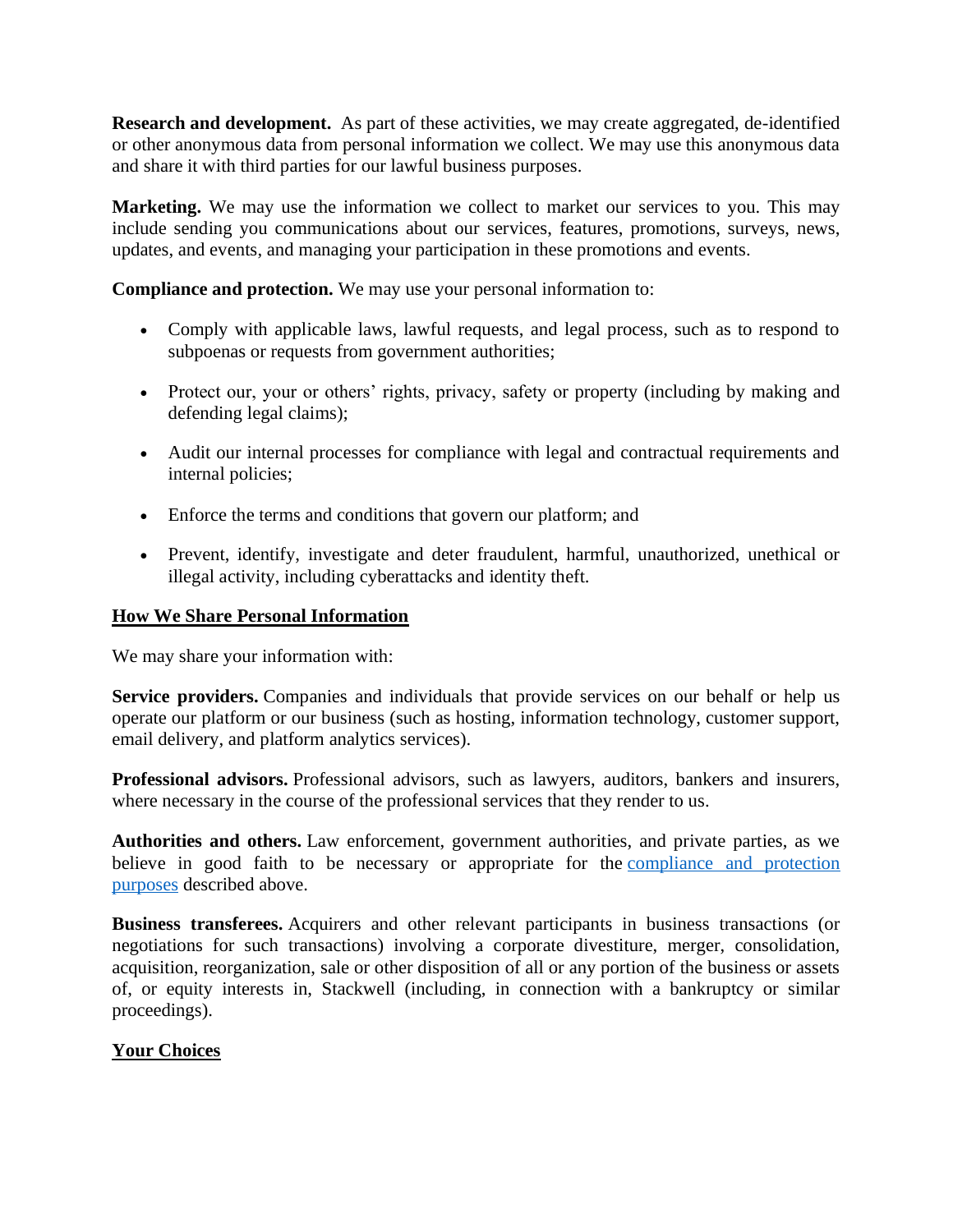**Access to information.** To keep your information accurate, current, and complete, please contact us as specified below. We will take reasonable steps to update or correct information in our possession that you have previously submitted via the platform.

**Opt out of marketing communications**. You may opt out of marketing-related email communications by following the opt out or unsubscribe instructions contained in the marketing communications we send you.

**Opt out of push notifications.** If you opt-in to receive push notifications within the application, we may send push notifications or alerts to your mobile device from time to time. You can deactivate push notifications and alerts at any time by changing your device settings, changing the push notification settings within the application, or deleting the application.

**Blocking cookies in your browser.** Most browsers let you remove or reject cookies. To do this, follow the instructions in your browser settings. Many browsers accept cookies by default until you change your settings. For more information about cookies, including how to see what cookies have been set on your device and how to manage and delete them, visit [allaboutcookies.org.](https://www.allaboutcookies.org/) Use the following links to learn more about how to control cookies through your browser:

# o [Firefox;](https://support.mozilla.org/en-US/kb/enhanced-tracking-protection-firefox-desktop) [Chrome;](https://support.google.com/chrome/answer/95647) [Microsoft Edge;](https://support.microsoft.com/en-us/microsoft-edge/learn-about-tracking-prevention-in-microsoft-edge-5ac125e8-9b90-8d59-fa2c-7f2e9a44d869) [Safari](https://support.apple.com/guide/safari/manage-cookies-and-website-data-sfri11471/mac)

**Do Not Track.** Some Internet browsers may be configured to send "Do Not Track" signals to the online services that you visit. We currently do not respond to "Do Not Track" or similar signals. To find out more about "Do Not Track," please visit http://www.allaboutdnt.com.

# **Other Sites and Services**

Our platform may contain links to websites and other online services operated by third parties. In addition, our content may be integrated into web pages or other online services that are not associated with us. These links and integrations are not an endorsement of, or representation that we are affiliated with, any third party. We do not control websites or online services operated by third parties, and we are not responsible for their actions.

# **Information Security**

We employ a number of technical, organizational and physical safeguards designed to protect the personal information we collect. However, no security measures are failsafe and we cannot guarantee the security of your personal information.

# **Children**

Our platform is not intended for use by children under 18 years of age. If we learn that we have collected personal information through our platform from a child under 18 without the consent of the child's parent or guardian as required by law, we will delete it.

# **Changes to This Privacy Policy**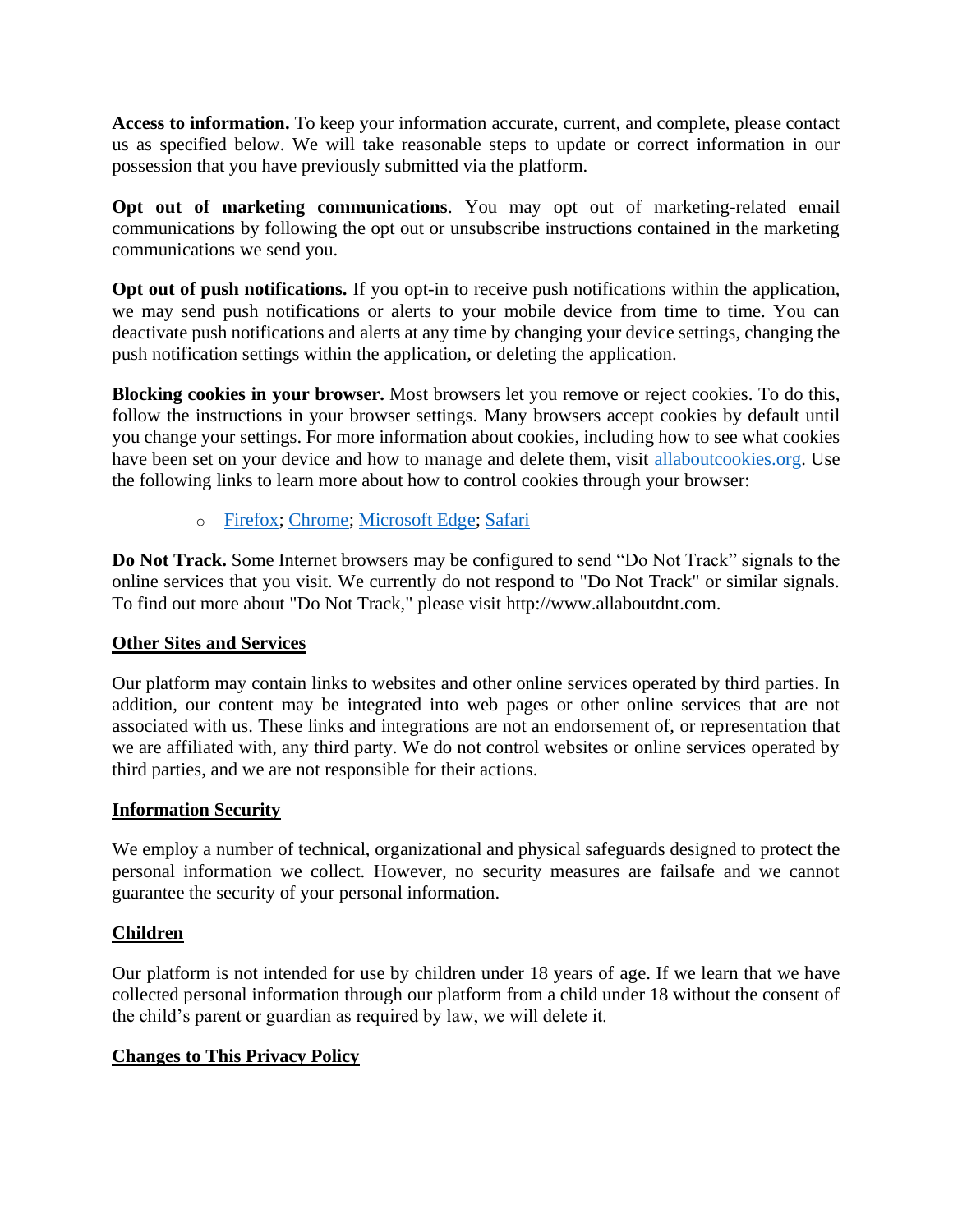We reserve the right to modify this Privacy Policy at any time. If we make material changes to this Privacy Policy, we will notify you by email or updating the date of this Privacy Policy and posting it on the application.

#### **How to Contact Us**

You can reach us by email at [support@stackwellcapital.com](mailto:support@stackwellcapital.com) or at the following address:

Stackwell Capital, Inc. 800 Boylston St., 16th Floor Boston, MA 02199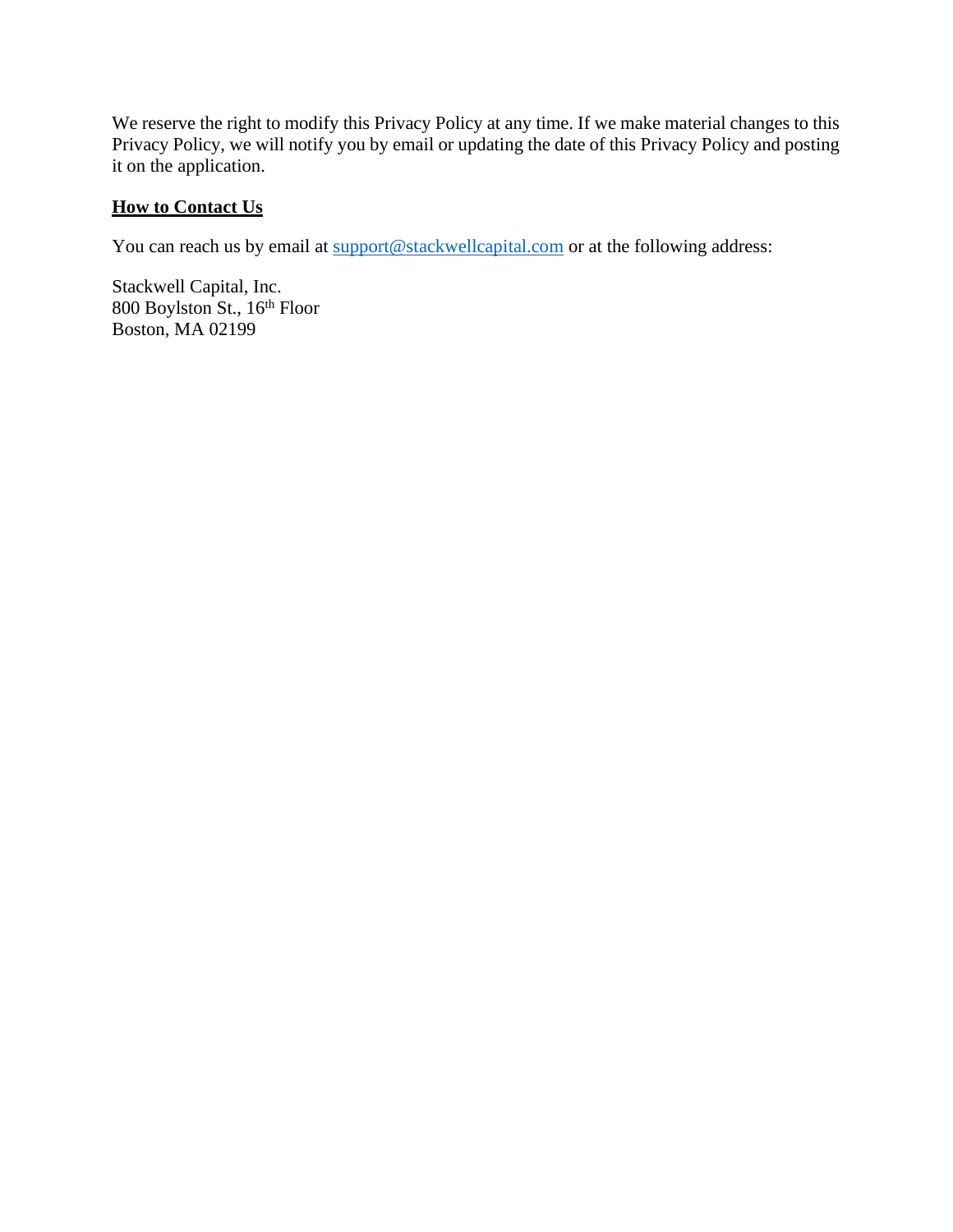#### GLBA Privacy Notice

**FACTS WHAT DOES STACKWELL DO WITH YOUR PERSONAL INFORMATION?** Why? Financial companies choose how they share your personal information. Federal law gives consumers the right to limit some but not all sharing. Federal law also requires us to tell you how we collect, share, and protect your personal information. Please read this notice carefully to understand what we do. What? The types of personal information we collect and share depend on the product or service you have with us. This information can include: • Your contact details • Transaction or loss history • Account balances • Investment experience When you are *no longer* our customer, we continue to share your information as described in this notice. How? All financial companies need to share customers' personal information to run their everyday business. In the section below, we list the reasons financial companies can share their customers' personal information; the reasons Stackwell chooses to share and whether you can limit this sharing. Reasons we can share your personal information Does Stackwell share? Can you limit this sharing? **For our everyday business purposes**  such as to process your transactions, maintain your account(s), respond to court orders and legal investigations, or report to credit bureaus Yes No **For our marketing purposes**  to offer our products and services to you No We don't share **For joint marketing with other financial companies** No No We don't share **For our affiliates' everyday business purposes** - information about your transactions and experiences Yes No **For our affiliates' everyday business purposes -** information about your creditworthiness No We don't share **For our affiliates to market to you** No No We don't share **For nonaffiliates to market to you** No No We don't share Questions? Go to our Support Page at [www.stackwellcapital.com.](http://www.stackwellcapital.com/)

Rev. 10/2021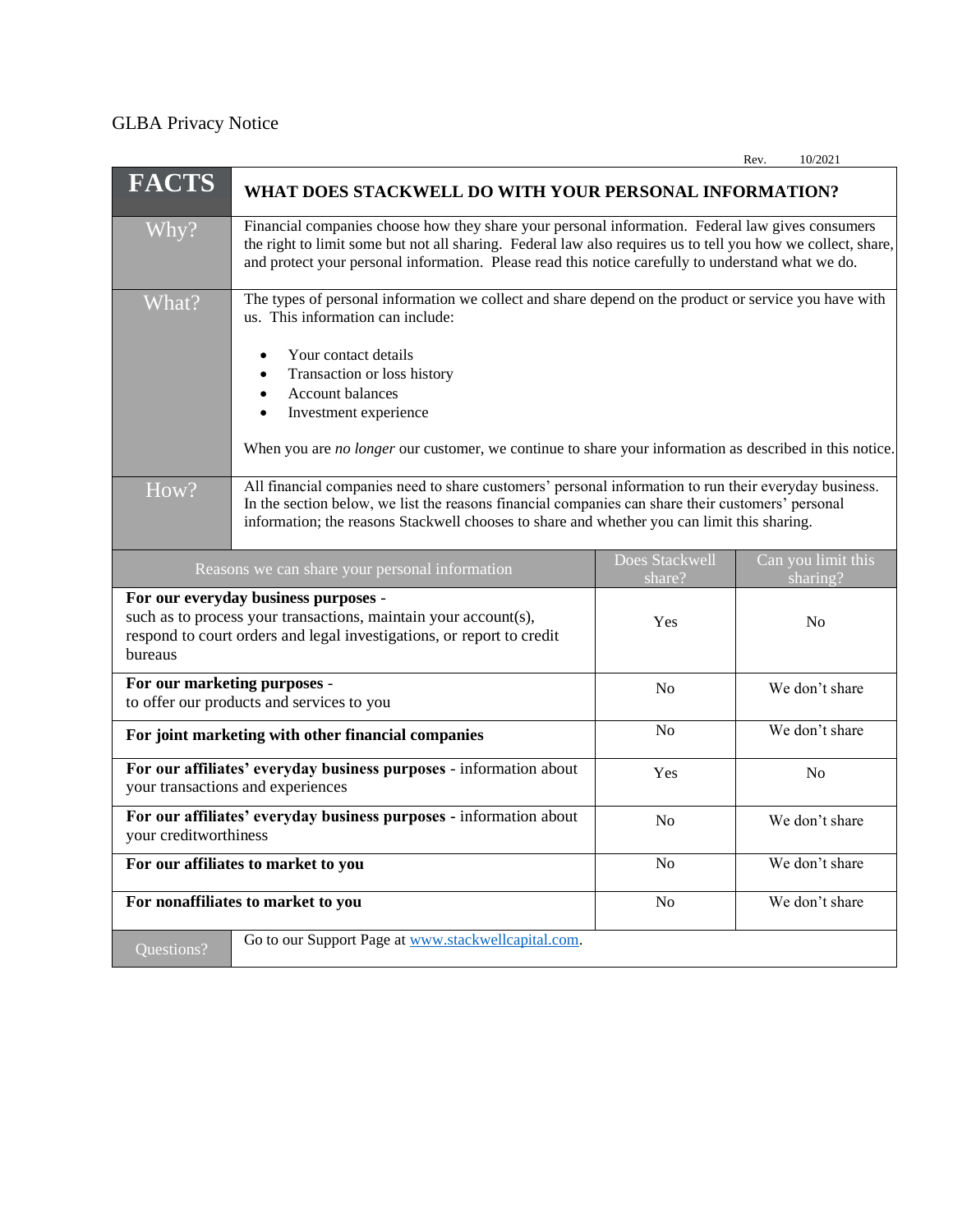| Who we are                                                                               |                                                                                                                                                                                                                                                                                                                                                                                   |
|------------------------------------------------------------------------------------------|-----------------------------------------------------------------------------------------------------------------------------------------------------------------------------------------------------------------------------------------------------------------------------------------------------------------------------------------------------------------------------------|
| Who is providing this notice?                                                            | Stackwell Capital, Inc. and Stackwell Capital Advisers, LLC (collectively,<br>"Stackwell")                                                                                                                                                                                                                                                                                        |
| What we do                                                                               |                                                                                                                                                                                                                                                                                                                                                                                   |
| How does Stackwell protect my<br>personal information?                                   | To protect your personal information from unauthorized access and use, we use<br>security measures that comply with federal law. These measures include<br>computer safeguards and secured files and buildings.                                                                                                                                                                   |
| How does Stackwell collect my<br>personal information?                                   | We collect your personal information, for example, when you<br>Initiate an application for a financial product or service<br>$\bullet$<br>Open an account<br>$\bullet$<br>Make trades, deposits or withdrawals from your account<br>$\bullet$<br>We also collect your personal information from others, such as banks, credit<br>agencies and other third-party data aggregators. |
| Why can't I limit all sharing?                                                           | Federal law gives you the right to limit only:<br>sharing for affiliates' everyday business purposes - information about<br>$\bullet$<br>your credit worthiness<br>affiliates from using your information to market to you<br>$\bullet$<br>sharing for nonaffiliates to market to you<br>State laws and individual companies may give you additional rights to limit<br>sharing.  |
| What happens when I limit sharing for<br>an account I hold jointly with someone<br>else? | Your choices will apply to everyone on your account.                                                                                                                                                                                                                                                                                                                              |
| Definitions                                                                              |                                                                                                                                                                                                                                                                                                                                                                                   |
| Affiliates                                                                               | Companies related by common ownership or control. They can be financial and<br>nonfinancial companies.<br>Our affiliates include Stackwell Capital Advisers, LLC.                                                                                                                                                                                                                 |
| Nonaffiliates                                                                            | Companies not related by common ownership or control. They can be financial<br>and nonfinancial companies.                                                                                                                                                                                                                                                                        |
| Joint marketing                                                                          | A formal agreement between nonaffiliated financial companies that together<br>market financial products or services to you.                                                                                                                                                                                                                                                       |
| Other important information                                                              |                                                                                                                                                                                                                                                                                                                                                                                   |

**Nevada**: If you are consumer with a Nevada mailing address, and you prefer not to receive marketing calls from us, you may be placed on our internal Do Not Call List by contacting us at (888) 499-2448 or at support@stackwellcapital.com. You may also contact the Nevada Attorney General's office: Bureau of Consumer Protection, Office of the Nevada Attorney General, 555 E. Washington St., Suite 3900, Las Vegas, NV 89101; telephone number: 1-702-486-3132; email BCPINFO@ag.state.nv.us or AgInfo@ag.nv.gov

**Vermont**: If you are consumer with a Vermont mailing address, we will not share information we collect about you with companies outside of Stackwell, unless the law allows. For example, we may share information with your consent, to service your accounts or under joint marketing agreements with other financial institutions with which we have joint marketing agreements. We will not share information about your creditworthiness within our corporate family except with